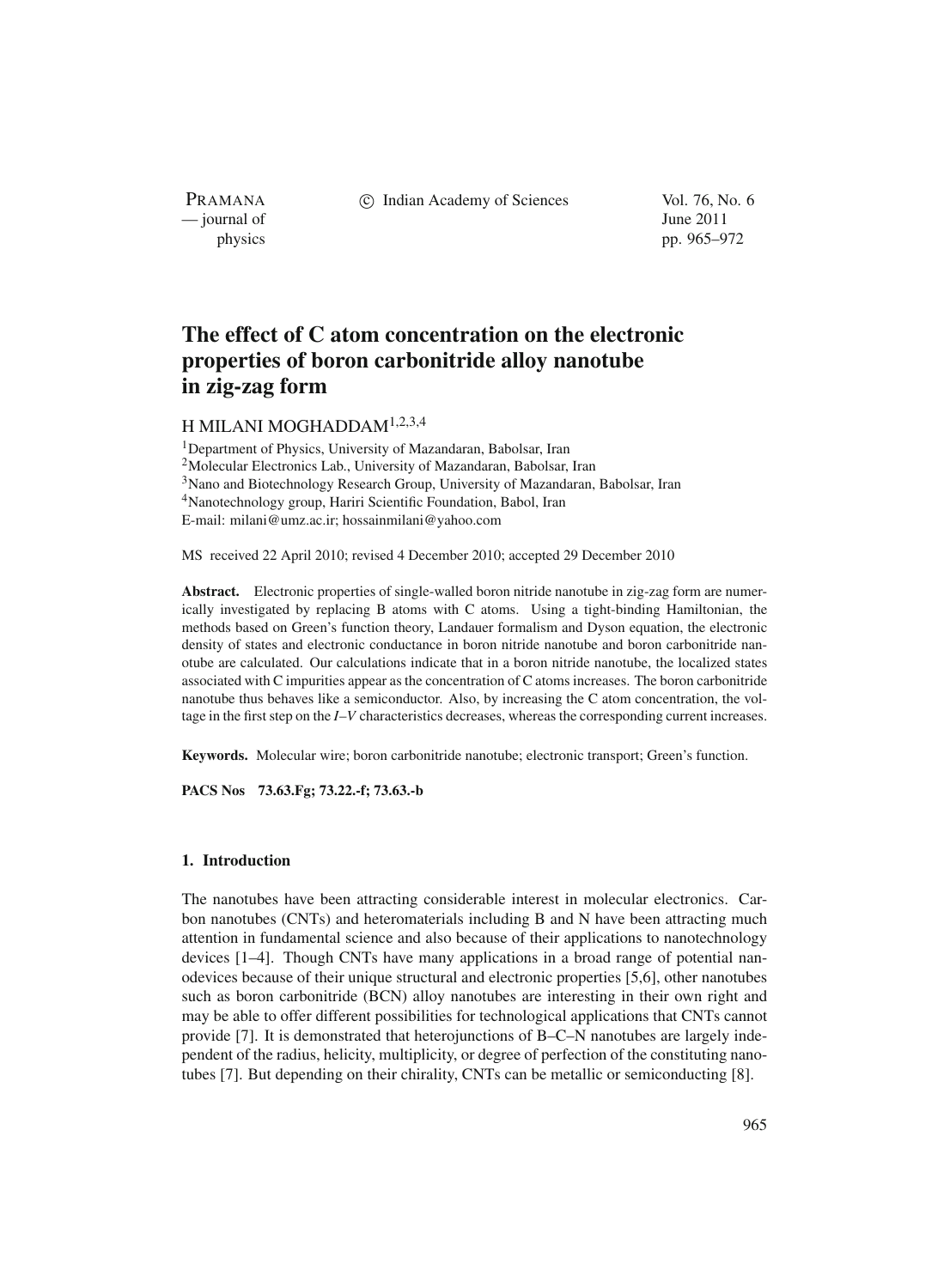*H Milani Moghaddam*



**Figure 1.** A typical representation of the BN nanotube.

BCN alloy nanotubes have been successfully synthesized by electrical arc discharge [9– 13], pyrolysis [14,15] and laser ablation [16] methods. BCN alloy nanotubes are especially good in nanodevice applications.

Simple tight-binding [17] and density functional theory [18] calculations predict a direct band gap for zig-zag  $(n,0)$  BN nanotubes and an indirect gap for armchair  $(n,n)$  nanotubes (*n* is an integer). BN nanotubes in chiral or zig-zag symmetric structures are intrinsically polar and therefore piezoelectric effect can be used to develop structural actuators. Minimal lattice energy calculations suggest that zig-zag is the most favourable chirality for BN nanotubes. In addition, the zig-zag BN nanotubes were repeatedly observed by Terauchi *et al* [19], Ma *et al* [20,21], Demczyk *et al* [22] and Lee *et al* [23], prepared by different synthetic routes.

In this paper, keeping all these in mind, we use a model for a zig-zag single-walled BCN nanotube. In this model, B atoms are substituted by C atoms in the unit cell of the middle part of the BN nanotube (UMN). Then, the concentration of C atoms gradually increases so that B atoms are replaced by C atoms in the B rings of both sides of UMN. For example, all B atoms of the 1, 2, 3 and 4 rings in figure 1 are replaced by the concentration of 20% of C atoms and to be continued for the rest of the concentration of C atoms similarly.

We numerically investigate the electronic properties and *I*-*V* characteristics of (10,0) zig-zag BCN alloy nanotube. The model and description of the methods for investigating the electronic properties of this nanotube is introduced in §2. The results are presented in §3 followed by a conclusion in §4.

### **2. Methodology**

The most commonly used computational schemes for calculating the (coherent) conductance, *g*, are the Landauer theory [24], the Green's function formalism [25–27] and Dyson equation.

The conductance  $g$  at zero temperature is proportional to the transmission coefficient, *T* (*E*), for injected electrons

$$
g = g_0 T(E), \qquad g_0 = \frac{2e^2}{h}.
$$
 (1)

966 *Pramana – J. Phys.***, Vol. 76, No. 6, June 2011**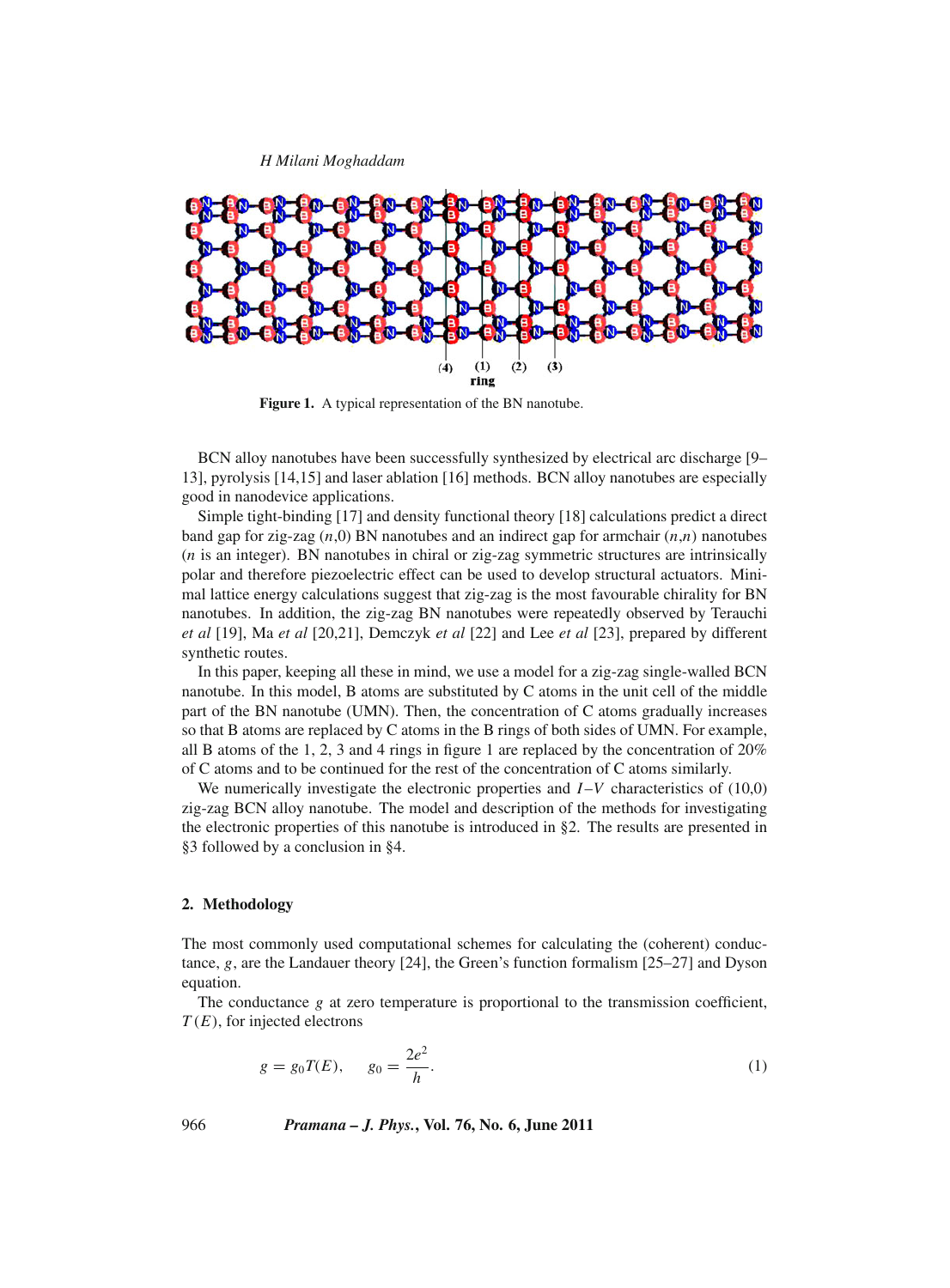#### *The effect of C atom concentration*

It can be shown that the Landauer transmission at a certain energy can be expressed in the Green's function formalism by the Caroli expression [28]

$$
T(E) = \text{Tr}[\Gamma_1(E)G^+(E)\Gamma_2(E)G(E)].
$$
\n(2)

The coupling matrices  $\Gamma_1(E) = \Gamma_2(E) = \Gamma(E)$  are minus the imaginary part of the nanotube self-energy

$$
\Gamma(E) = i(\Sigma(E) = \Sigma^+(E)).
$$
\n(3)

Here,  $E$  and  $G(E)$  are the electron energy and the modified Green's function of the nanotube, respectively.

 $G(E)$  can be calculated using the following equation:

$$
G(E) = (EI - H - \Sigma_1(E) - \Sigma_2(E))^{-1}.
$$
\n(4)

In this relation, *I*, *H* and  $\Sigma_1(E) = \Sigma_2(E) = \Sigma(E)$  are respectively the unit matrix, the nanotube's Hamiltonian and the nanotube's self-energy. The nanotube's self-energy can be calculated via the Dyson's equation as follows:

$$
\Sigma = V(EI - H_0 - \Sigma)^{-1} V^+, \tag{5}
$$

where  $H_0$  and *V* are respectively the Hamiltonian of the nanotube supercell and the interaction between two adjacent supercell in the nanotube.

 $\Sigma(E)$  in relation (5) is calculated self-consistently to 10<sup>-8</sup> precision. In our calculation, a unit cell of the nanotube is chosen as a nanotube supercell.

The electronic density of states (DOS) is also given as [28]

$$
DOS(E) = -\frac{1}{\pi} \operatorname{Im} {\{ \operatorname{Tr} [G(E)] \}}.
$$
\n
$$
(6)
$$

The BCN alloy nanotube is modelled within the tight-binding Hamiltonian with only one  $\pi$ -orbital per atom based on orthogonal basis sets [29,30]. This Hamiltonian can describe reasonably well the band structure of a nanotube especially near the Fermi level,  $\varepsilon_F$ , which is zero in this case.

$$
H = \sum_{j} \varepsilon_{j} c_{j}^{+} c_{j} + \sum_{j} t_{j+1,j} (c_{j+1}^{+} c_{j} + c_{j}^{+} c_{j+1}), \tag{7}
$$

where  $c_j$  ( $c_j^+$ ) is the annihilation(creation) operator of an electron at the *j* site.  $\varepsilon_j$  and  $t_{j+1,j}$ , respectively, represent the on-site energy and the nearest-neighbour hopping integral.

#### **3. Results**

Based on the formalism described in §2, we have investigated the electronic properties for (10,0) BCN alloy nanotube (figure 1). In our calculations, the on-site energies at B atoms and that at N atoms are assumed to be  $+2.33$  and  $-2.50$  eV, respectively, if measured from the C on-site energy ( $\varepsilon_c = 0$ ) [31].

We also assume  $t_{\text{C-N}} = -3.14 \text{ eV}$  and  $t_{\text{B-N}} = -2.81 \text{ eV}$  (*t* stands for the hopping integral) [32]. Our calculations are done for (10,0) zig-zag single-walled nanotube to nearly 5.92 nm length (equivalent to the length of ten unit cells). Similar results are obtained for other zig-zag nanotubes.

*Pramana – J. Phys.***, Vol. 76, No. 6, June 2011** 967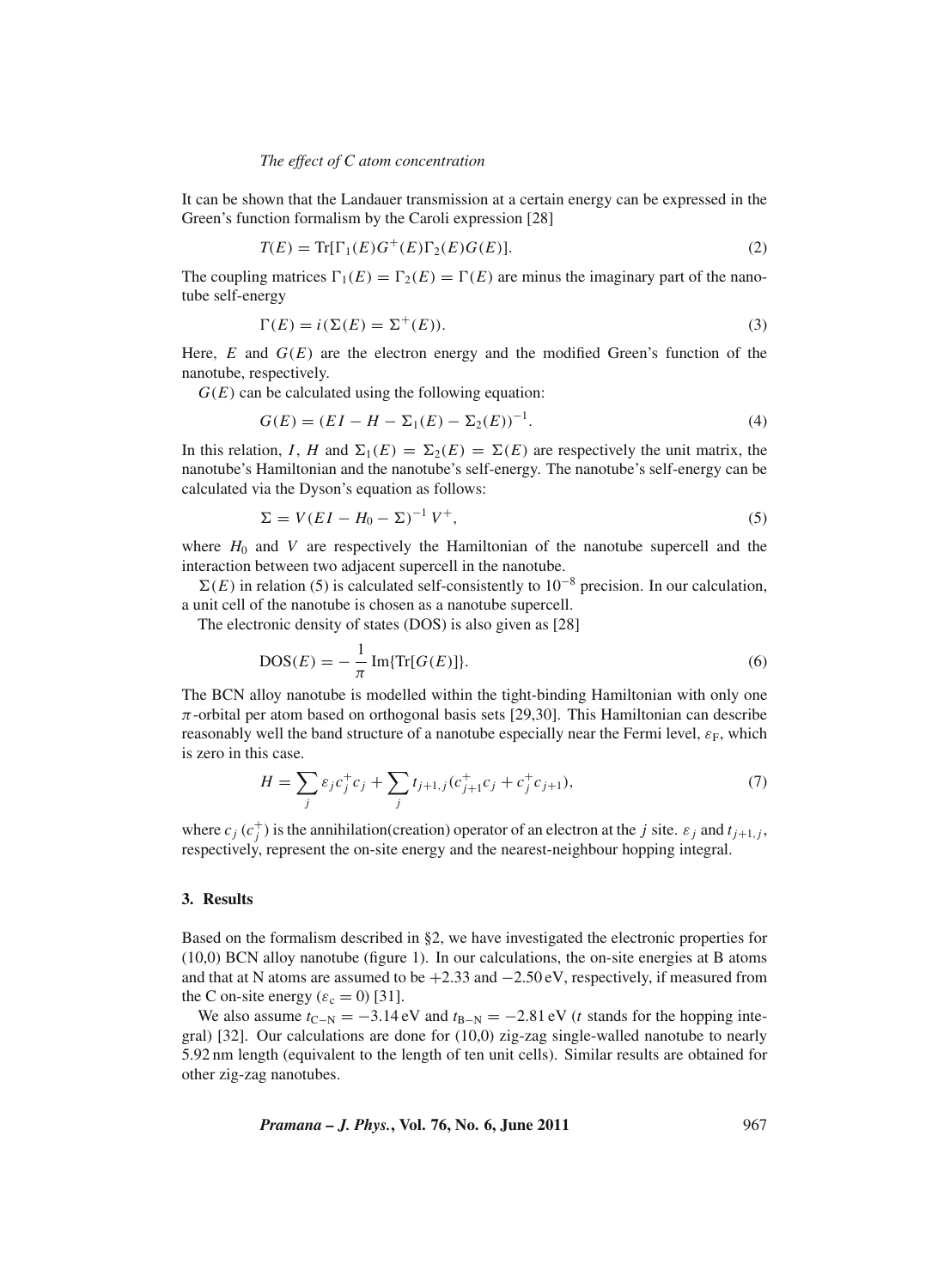#### *H Milani Moghaddam*

Figure 2a shows the DOS and the electronic conductance of (10,0) BN nanotube. The pure BN nanotube is a wide band gap semiconductor with a band gap of nearly 5 eV and behaves similar to an insulator as reported in [1,9].

We now replace B atoms with C atoms in the UMN. Then, the concentration of C atoms gradually increases so that B atoms are substituted by C atoms in the B rings of both sides of UMN. For example, all B atoms of the 1, 2, 3 and 4 rings in figure 1 are substituted by the concentration of 20% of C atoms and to be continued for the rest of the concentration of C atoms similarly. The plots in figures 2b–f show that the presence of C atoms in BCN alloy nanotube induces electronic states within the band gap. Our calculations demonstrate that as the concentration of C atoms increases, the localized states associated with carbon



**Figure 2.** (**a**)–(**f**) panels show the DOS vs. energy for the BN and BCN nanotubes with 30, 40, 50, 60 and 70% concentration of C atoms, respectively. The nanotube is from (10,0) zig-zag type to the nearly 5.92 nm length. (**g**)–(**l**) panels show the conductance logarithm vs. energy that correspond to the (**a**)–(**f**) panels.

968 *Pramana – J. Phys.***, Vol. 76, No. 6, June 2011**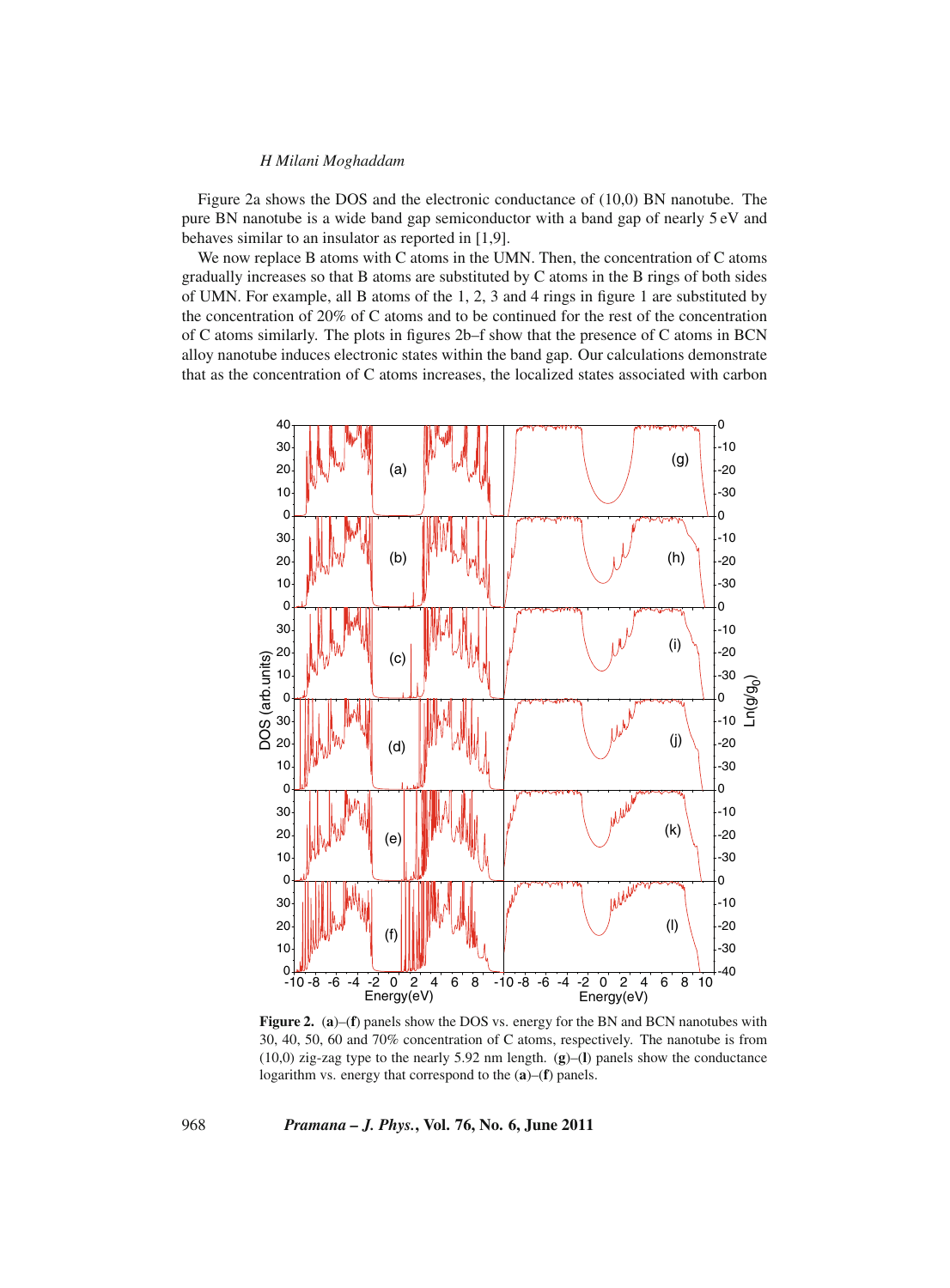#### *The effect of C atom concentration*

impurities appear in a BN nanotube. Therefore, by replacing B atoms with C atoms, the BCN alloy nanotube behaves like a semiconductor. The electronic transmission probability through such a BCN structure is shown in figures 2h–l which corresponds to figures 2b–f, respectively. This is because the substituted carbon atom can contribute an extra electron to the system. In this case, the unpaired 2p electrons tend to form a local  $\pi$  orbital for reducing the total energy of the system. Doping with C was also found to be an effective way to reduce the band gap of the tubes to nearly 1eV [33].

In all the above calculations no voltage drop is considered across the BCN structure. To study the structural behaviour in the presence of an applied voltage, we use

$$
I(V) = (2e/h) \int_{\mu_L}^{\mu_R} d\varepsilon T(\varepsilon) [f_L(\varepsilon) - f_R(\varepsilon)], \qquad (8)
$$

where  $I(V)$ ,  $T(\varepsilon)$ ,  $f_{L/R}(\varepsilon) = (\exp[\beta(\varepsilon - \mu_{L/R})] + 1)^{-1}$  and  $\mu_{L/R} = \varepsilon_F \pm eV/2$ , respectively, represent the total current through the device in the *V* bias voltage, the transmission coefficient, the Fermi–Dirac distribution function and the chemical potential.  $\beta$  is equal to  $1/k_B T$  ( $k_B$  and  $T = 4$  K are Boltzmann constant and temperature of the reservoir responsible for injecting the electrons into the contacts, respectively). *e* and *h* correspond to the electron charge and Planck's constant, respectively.

Figure 3 shows the *I*-*V* characteristics of (10,0) BCN nanotube when the concentration of C atoms are 20%, 50% and 80%. The current jumps are determined by the position of the reservoir Fermi level and the details of the molecular structure. The appearance of jumps in the molecular eigenvalue staircase is a conspicuous feature of the molecular wire *I* –*V* curve. We explain the origin of the staircase shape of the *I* –*V* curve as follows. For



**Figure 3.** (**a**)–(**c**) panels show the *I* –*V* characteristics of (10,0) BCN alloy nanotube for 20, 50 and 80% concentration of C atoms, respectively.

*Pramana – J. Phys.***, Vol. 76, No. 6, June 2011** 969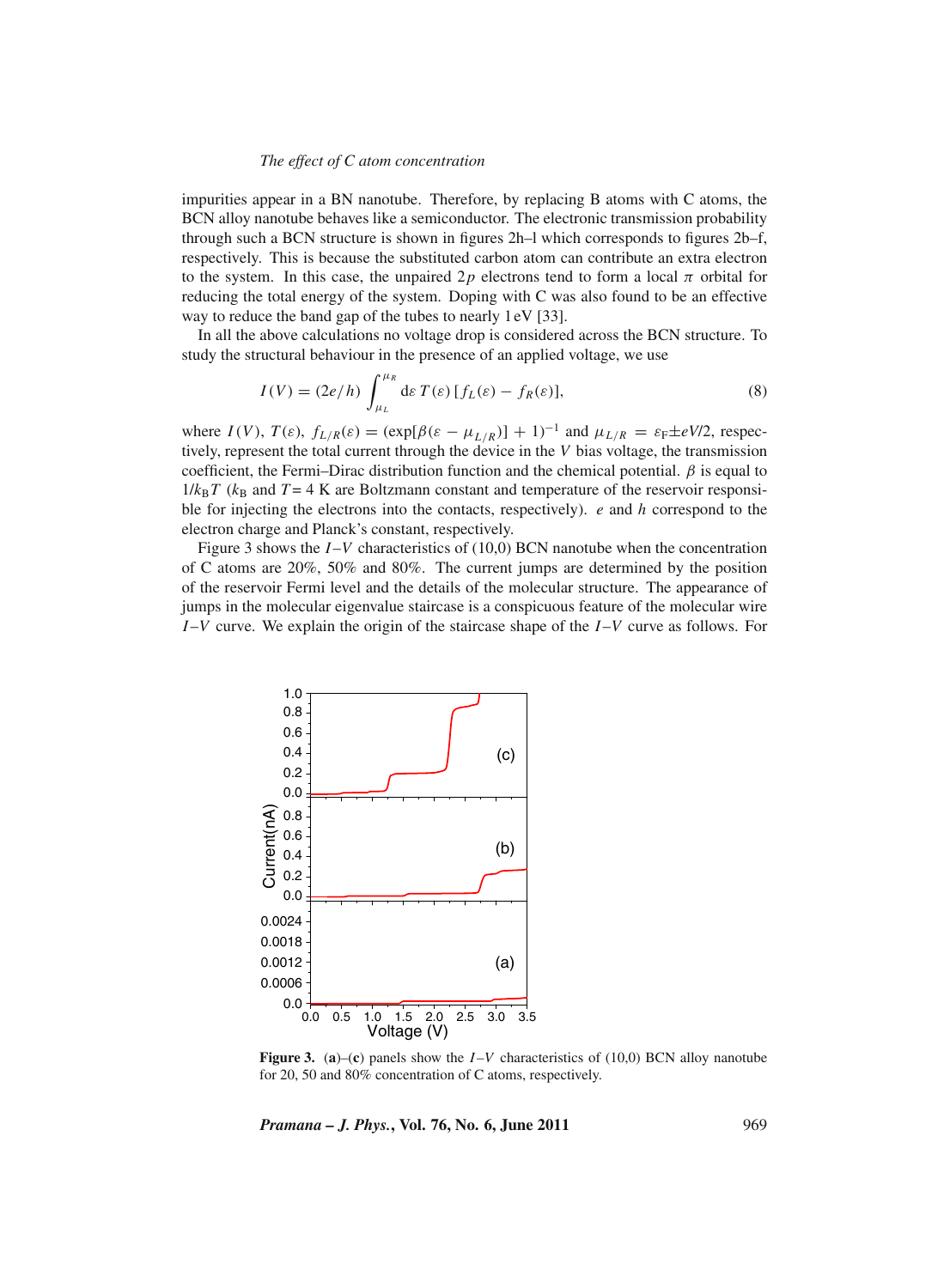*H Milani Moghaddam*



**Figure 4.** The corresponding voltage in the first step of the *I* –*V* characteristics. The horizontal axis corresponds to 10, 20, 30, 40, 50, 60, 70 and 80% concentration of C atoms respectively for (10,0) BCN alloy nanotube.

small *V*, there are no molecular resonances between the Fermi levels of the two electrodes, and the current is small. As *V* increases, the energies of the wire orbitals decrease and eventually one of the molecular resonances crosses one of the Fermi levels. This opens a current channel, and shows as a jump in the  $I-V$  curve. This behaviour is similar to the phenomenon of resonant tunnelling observed in quantum well devices. One important difference, however, is the fact that in quantum wells, application of a voltage above the resonant voltage shuts down the current channel because the resonance lies in the energy gap of the reservoirs. With molecular wires, once a channel is activated, it remains open since the reservoirs are metallic and occupied states that align with the molecular resonance can always be found.



**Figure 5.** The corresponding current in the first step of the *I* –*V* characteristics. The horizontal axis corresponds to 30, 40, 50, 60, 70 and 80% concentration of C atoms respectively for (10,0) BCN alloy nanotube.

970 *Pramana – J. Phys.***, Vol. 76, No. 6, June 2011**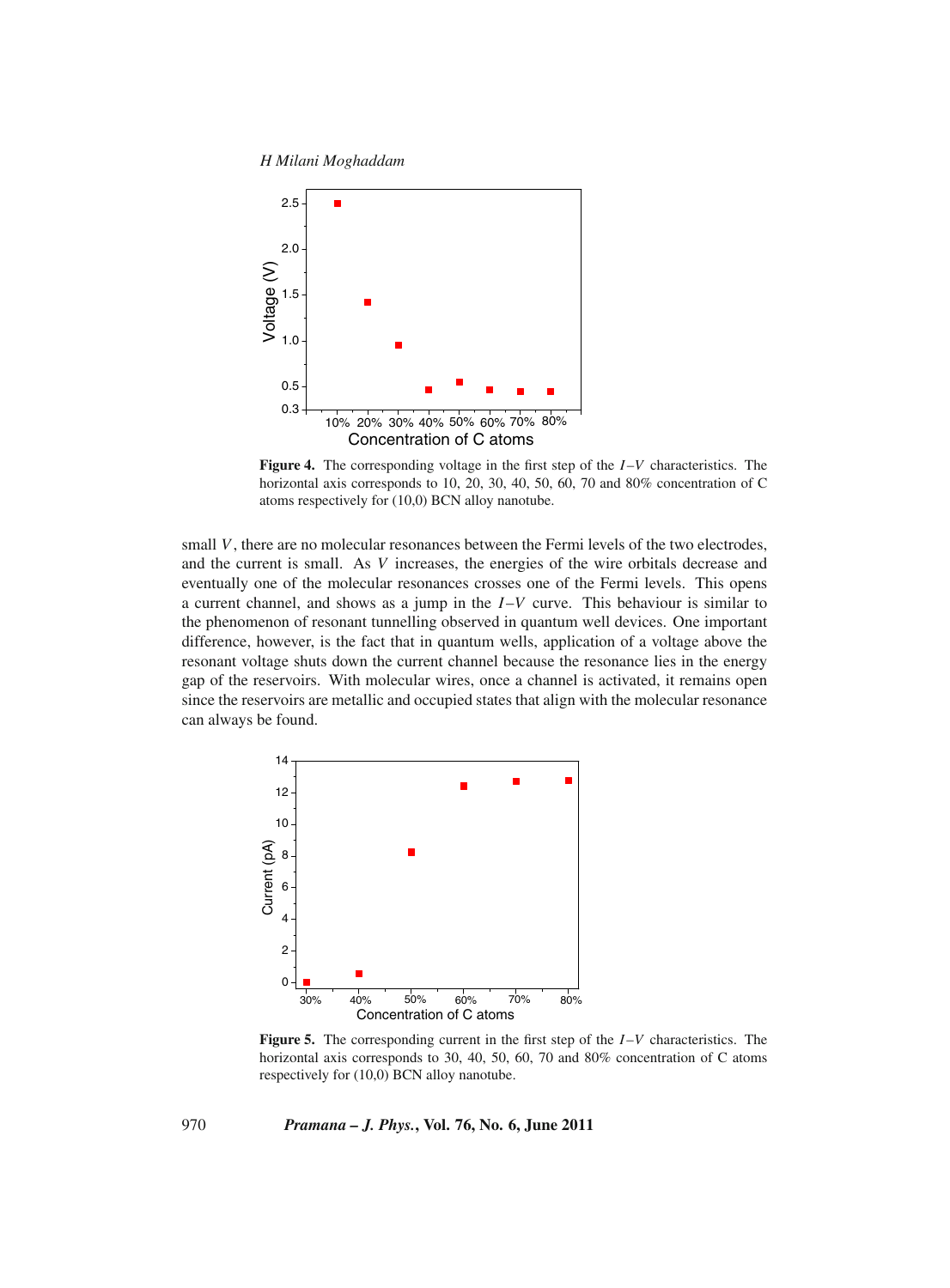#### *The effect of C atom concentration*

By increasing the concentration of C atoms, the voltage in the first step decreases whereas the corresponding current increases (see figures 4 and 5) because the voltage drop makes the molecular orbital wider, and thus electron tunnelling from site to site will be easier.

Therefore, the effect of concentration of C atoms on the electronic properties of BCN alloy nanotube is remarkable. According to our results, the BCN alloy nanotube can be a possible candidate for a nanoelectronics element.

#### **4. Conclusions**

To summarize, we numerically investigated the electronic properties of (10,0) zig-zag single-walled BCN alloy nanotube. We have carried out some well-known approaches and methods based on Green's function theory, Dyson equation and Landauer formalism as well as tight-binding Hamiltonian model to study the electron conductance and *I* –*V* characteristics through the BCN nanotube structure.

The work showed that the presence of C atoms in BCN alloy nanotube induced electronic states within the band gap. We found that any increase in the concentration of C atoms gave rise to an increase of the number of induced electronic states within the BCN band gap. The electronic conductance and *I* –*V* characteristics are highly sensitive to the concentration of C atoms. We also found that by increasing the concentration of C atoms, there was a decrease in the voltage in the first step on the *I* –*V* characteristics, whereas there was an increase in the corresponding current. This is an important finding. Our results could be used to model some nanoelectronic elements and to develop manufacturing technologies of the considered structures.

Our future work includes the study of the effect of other structural defects as well as electron–phonon interaction on the *I*–*V* characteristics of BCN alloy nanotube.

#### **References**

- [1] K Harigaya, *Physica* **E29**, 628 (2005)
- [2] R Saito, G Dresselhaus and M S Dresselhaus, *Physical properties of carbon nanotubes* (Imperial College Press, London, 1998)
- [3] J Otsuka, K Hirose and T Ono, *Phys. Re*v*.* **B78**, 035426 (2008)
- [4] S Roy *et al*, *Nanolett.* **8**, 26 (2008)
- [5] C T White, D H Robertson and J W Mintmire, *Phys. Re*v*.* **B47**, 5485 (1993)
- [6] J W C Wilder, L C Venema, A G Rinzler, R E Smalley and C Dekker, *Nature* **391**, 59 (1998)
- [7] J Yu, X D Bai, J Ahn, S F Yoon and E G Wang, *Chem. Phys. Lett.* **323**, 529 (2000) and references therein
- [8] G Y Guo, K C Chu, D Wang and C Duan, *Phys. Re*v*.* **B69**, 205416 (2004)
- [9] F Piazza *et al*, *Diamond Relat. Mater.* **14**, 965 (2005)
- [10] O Stephan *et al*, *Science* **266**, 1683 (1994)
- [11] Z Weng-Sieh *et al*, *Phys. Re*v*.* **B51**, 11229 (1995)
- [12] P Redlich, J Loeffler, P M Ajayan, J Bill, F Aldinger and M Ruhle, *Chem. Phys. Lett.* **260**, 465 (1996)
- [13] K Suenaga, C Colliex, N Demoncy, A Loiseau, H Pascard and F Willaime, *Science* **278**, 653 (1997)